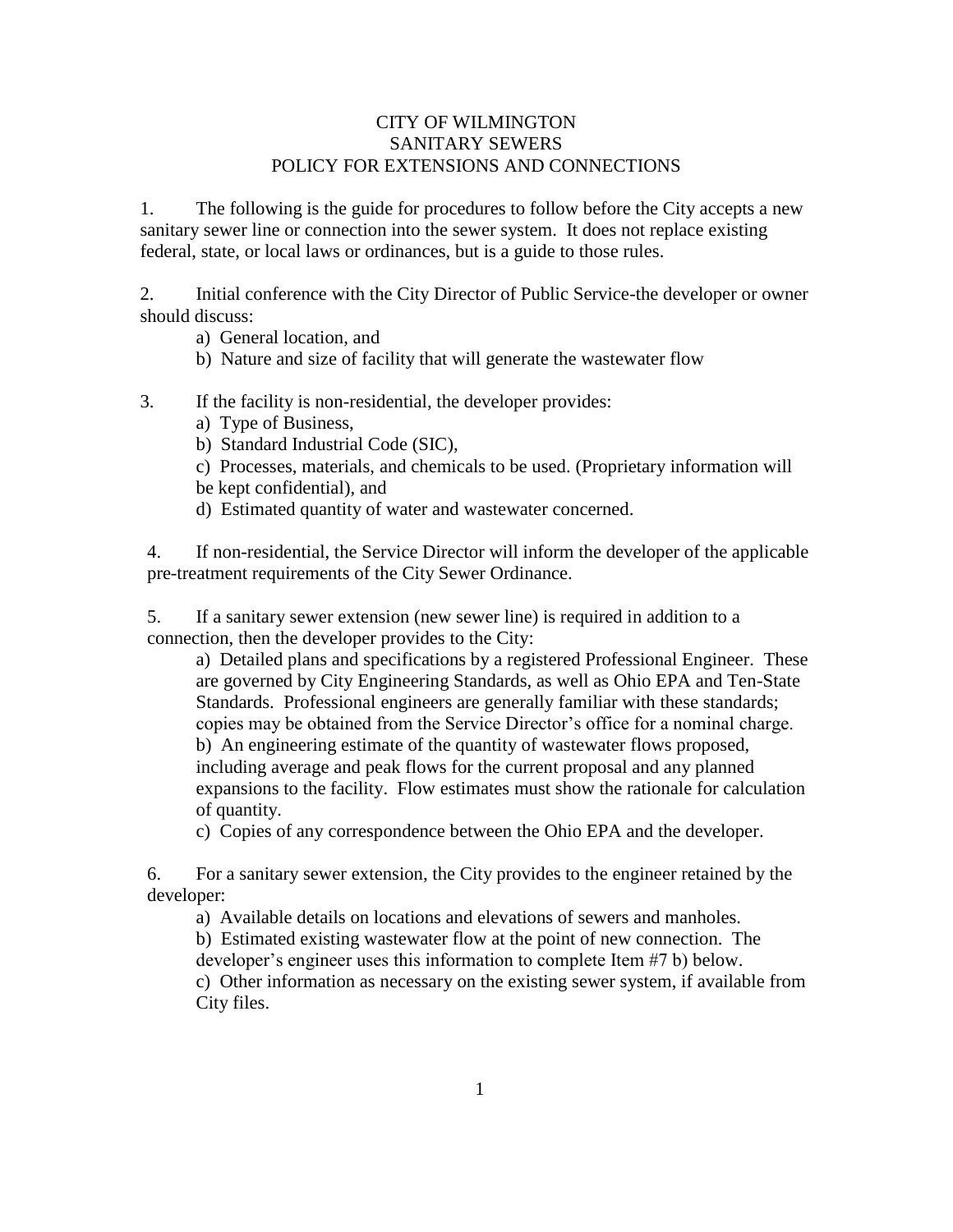7. For a sanitary sewer extension, the engineer retained by the developer provides to the Ohio EPA and the City:

a) Detailed engineering plans and specifications, including any lift stations and pumps. Gravity sewers, lift stations and force mains are to follow City design standards, Ohio EPA rules and Ten State Standards. (OEPA requires four copies of plans.)

b) Completed OEPA Application for Permit to Install, including all associated forms such as the Sanitary Sewer Data Sheet and the Pump Station Data Sheet. forms are available from the Ohio EPA.

8. For a sanitary sewer extension, the City will, after review and if standards are satisfied, provide a "recommendation for approval" letter to the Ohio EPA, with copies sent to the developer and the developer's engineer.

9. The Ohio EPA completes it's review process and grants final approval after receiving the City's approval recommendation.

10. The developer pays to the Ohio EPA any review fees required by state code concurrent with applying for the Permit to Install, as directed by the OEPA.

11. The developer finances and constructs the sewer under City inspection. Materials, construction, and testing must meet City of Wilmington standards. Copies of standards are available from the Service Director's office for a nominal charge.

12. All new sewer lines must be tested per City standards. The developer provides and pays for all equipment, materials and personnel to do the testing. Tests must be observed by City inspector(s), who are provided at a charge to the developer.

13. The developer provides surveying, legal descriptions, and documents for the following:

a) Utility easement to the City, along with recording at the Clinton County Recorder's office.

b) Dedication of the sewer line and associated structures/equipment to the City.

Note: Dedication requires action by City Council.

14. After satisfaction of all technical and construction standards, and dedication acceptance by Council, the City takes over responsibility for, and maintenance of, the new sewer line.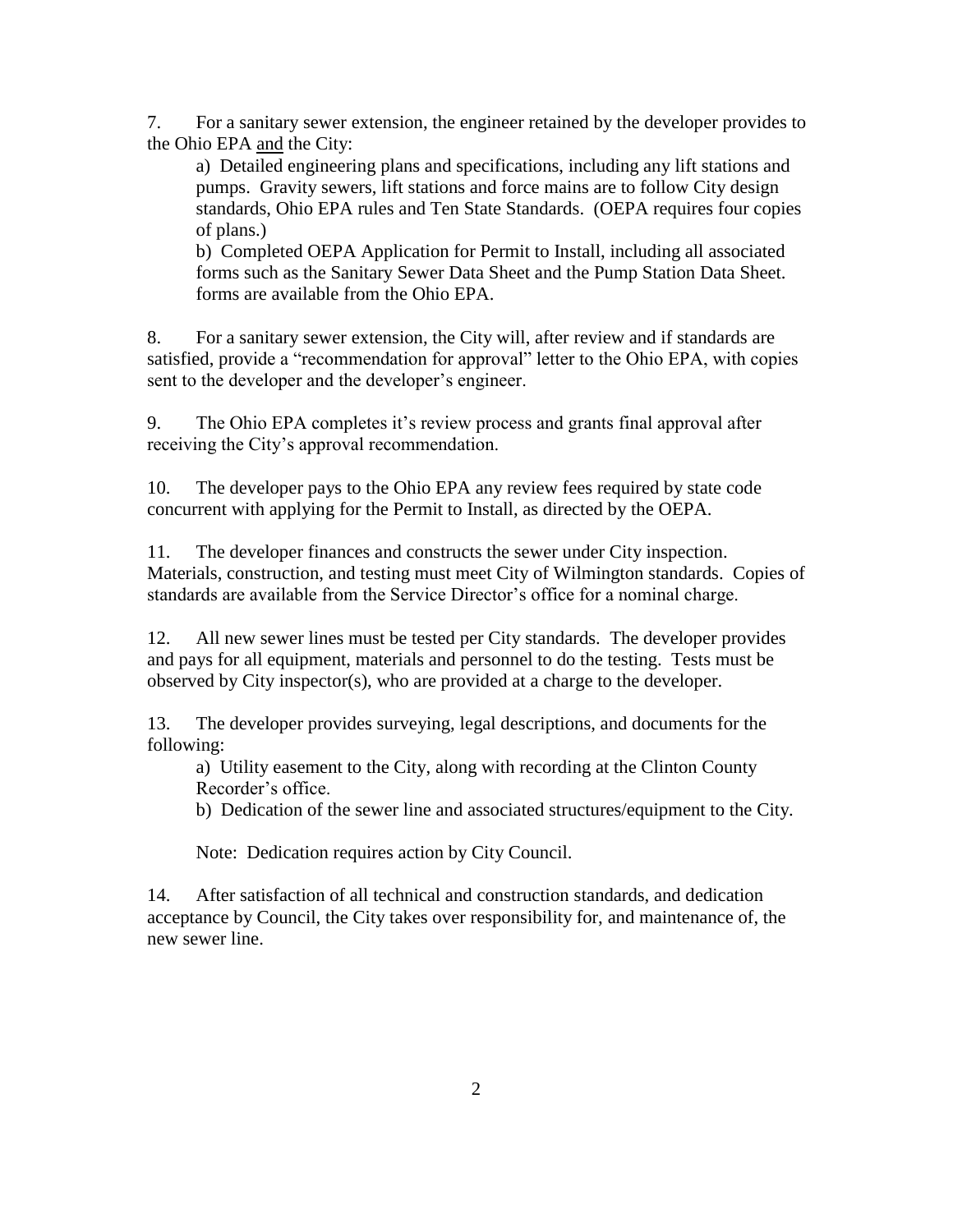### SANITARY SEWER

### 1.0 MATERIAL SPECIFICATIONS

Item 1 – Sewer Pipe and Fittings:

A. PVC Pipe: Gravity Sewer Pipe

1. Pipe Material

- a. Standards: 4" through 15" ASTM D3034
	- 18" through 27" ASTM F679 (wall thickness T-1)
- b. Type: SDR 35
- 2. Fittings: PVC
- 3. Joints: Conform to ASTM D3212
- 4. Size Range: 4" to 15"
- 5. Stiffness: 50 psi, min. at 5% deflection

6. Marking: @ 5' intervals Max., with nominal pipe size, schedule, plastic material specification, plastic type and grade.

Item 2 – Manholes:

A. Precast Reinforced Concrete Manholes

1. Materials: ASTM C478, with eccentric cone sections, conforming to City of Wilmington Standard Drawings. The minimum diameter of manholes shall be 48 inches.

- 2. Adjusting Rings: Precast Concrete
- 3. Steps: Steel Reinforced Polypropylene Plastic Steps.
- 4. Joint Gaskets: Premium flexible O-Ring rubber gaskets conforming to ASTM C443.
- 5. Resilient Connectors: ASTM C923, Press Wedge

6. Inverts: Fill with Class A Concrete to form a smooth invert. The flow channel through manholes should be made to conform in shape, slope and smoothness to that of the sewers.

7. Manholes shall be installed at the end of each line, at all changes in grade, size and alignment, and at all pipe intersections.

8. Manholes shall be installed at distances not greater than 300 feet.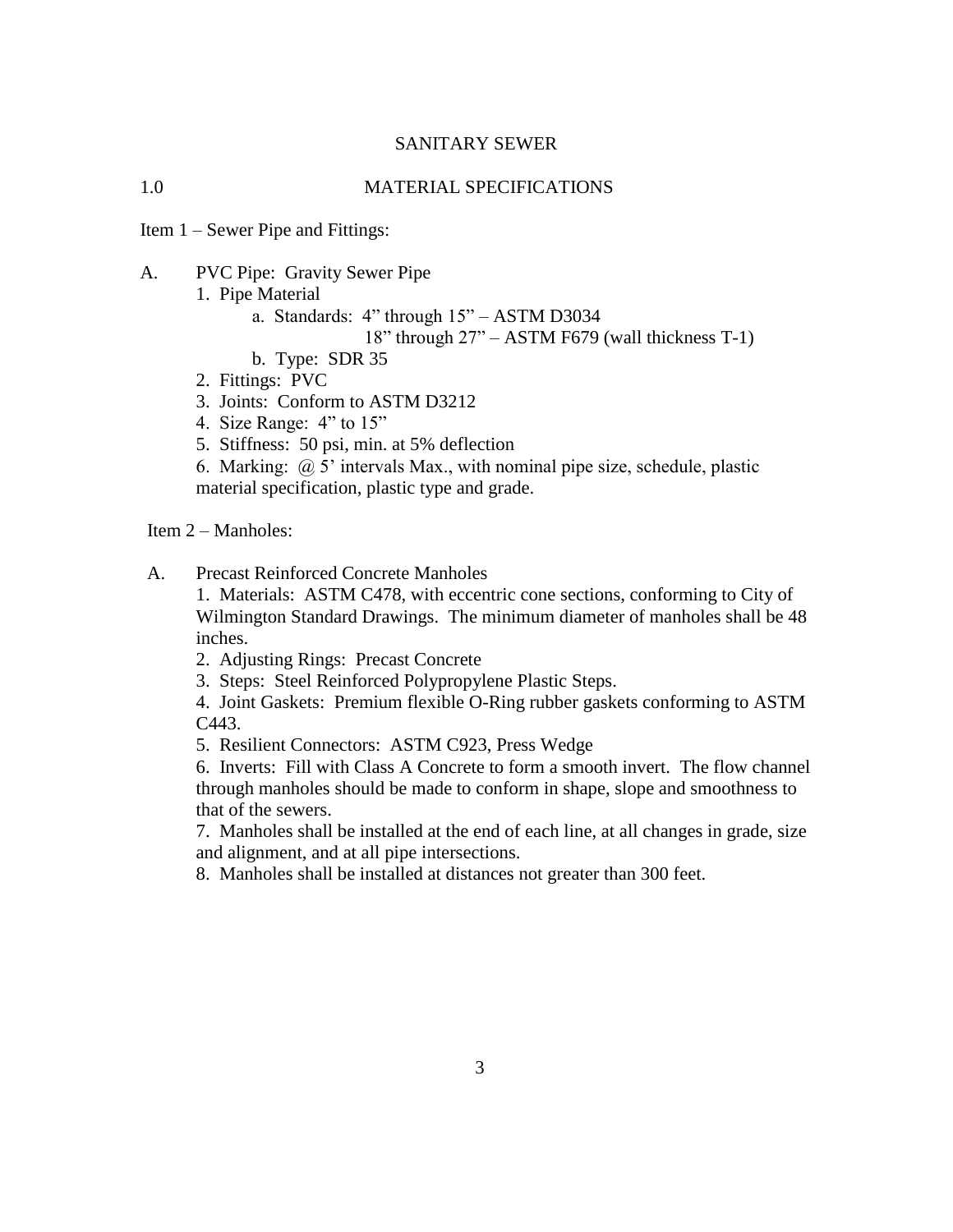#### Item 3 – Frame and Cover

- A. Frame and Cover:
	- 1. Material: Cast Iron, ASTM A48:
	- 2. Manufacturer: East Jordan Iron Works
	- 3. Designation: Cover shall have "Sanitary Sewer" cast in raised letters,
	- 4. Vent Holes: eight  $(a)$   $\frac{3}{4}$  diameter.

Item 4 – Force Mains

- A. Force Mains
	- 1. Material: PVC Pipe, SDR 26, ASTM C1784
	- 2. Joints: Bell and spigot push on type with rubber ring gasket retained in a groove in bell.
	- 3. Gaskets: Conform to ASTM D1869

### 2.0 TESTING PROCEDURES

2.1 GO – NO GO MANDREL FOR SMOOTH LINE PLASTIC PIPE 5% DEFLECTION TESTING

Whenever the contractor installs a sewer, he shall be responsible to perform deflection testing on the pipeline installation not less than 30 days after the installation has been completed. This testing shall be accomplished by pulling an approved mandrel through every completed pipeline. Deflection shall be limited to 5%. Any line failing this mandrel test shall be removed, then relaid if the pipe is not damaged, or replaced with an acceptable new pipe at the contractor's expense, then retested. The cost of deflection testing shall be borne by the contractor and shall be incidental to the bid item.

### 2.2 LOW PRESSURE AIR TEST

After completing the backfill of a reach of sewer main with its connected laterals, the contractor shall conduct a low pressure air test using suitable equipment, preferably pneumatic plugs and a single control panel with gauges.

Before proceeding with the test, seal test the pneumatic plugs by inserting one in each end of a length of pipe and inflating to 25 psig. Pressurize the sealed piped to five psig. The plugs shall hold against this pressure without bracing and without movement of the plugs.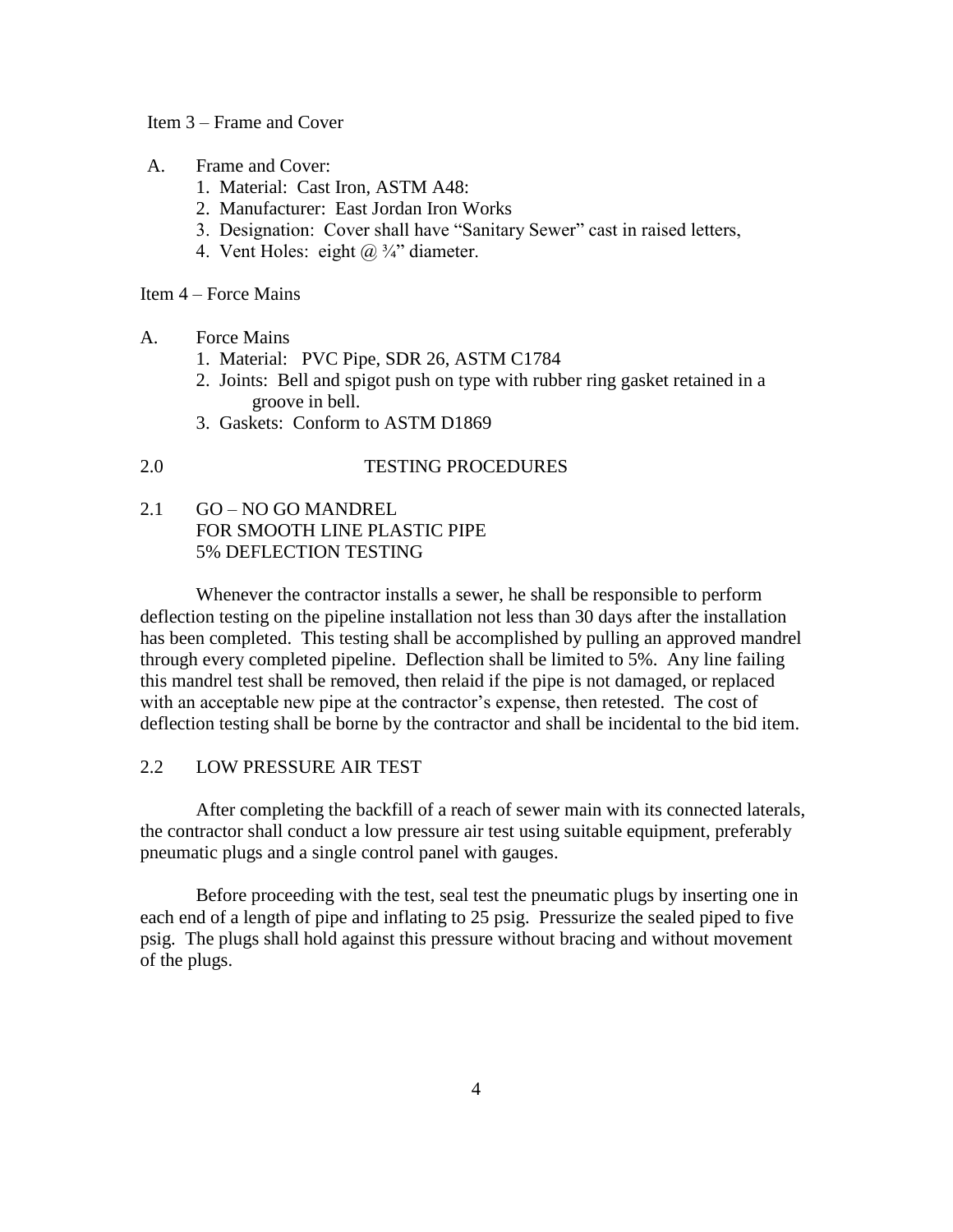If the plugs check out satisfactorily, insert a plug in each end of the main sewer at the manhole. Close the ends of the laterals at the property line with pneumatic plugs or other suitable means. Brace plugs if necessary to insure against blowing out.

Provide a pressure relief valve at the compressor set at ten pounds to protect the sewers from excessive pressure.

Introduce low pressure air into the sealed sewer at the high end until the pressure registers four psig more than the ground water pressure. Hold this pressure in the sewer for at least two minutes to allow the air pressure to stabilize. After the stabilization period, set the pressure in the sewers at 3.5 psig more than the ground water pressure and shut off the air supply. The portion of the sewer being tested will be termed "acceptable" if the time required for the pressure to drop one pound is greater than the time shown in the NCPI Air Test Table.

| Minimum Test Time For Various Pipe Sizes |              |                |              |  |
|------------------------------------------|--------------|----------------|--------------|--|
| Nominal                                  | T(Time)      | Nominal        | T(Time)      |  |
| Pipe Size, In.                           | $min/100$ Ft | Pipe Size, In. | $min/100$ Ft |  |
| 3                                        | 0.2          | 21             | 3.0          |  |
| $\overline{4}$                           | 0.3          | 24             | 3.6          |  |
| 6                                        | 0.7          | 27             | 4.2          |  |
| 8                                        | 1.2          | 30             | 4.8          |  |
| 10                                       | 1.5          | 33             | 5.4          |  |
| 12                                       | 1.8          | 36             | 6.0          |  |
| 15                                       | 2.1          | 39             | 6.6          |  |
| 18                                       | 2.4          | 42             | 7.3          |  |
|                                          |              |                |              |  |

NCPI AIR TEST TABLE

## 2.3 MANHOLE VACUUM TESTING

1. Each manhole shall be tested immediately after assembly and prior to backfilling.

- 2. All lift holes shall be plugged with an approved non-shrink grout.
- 3. No grout shall be placed in the horizontal joints before testing.
- 4. All pipes entering the manhole shall be plugged, taking care to securely brace the plugs from being drawn into the manhole.
- 5. The test head shall be placed at the inside of the top cone section and the seal inflated in accordance with the manufacturer's recommendations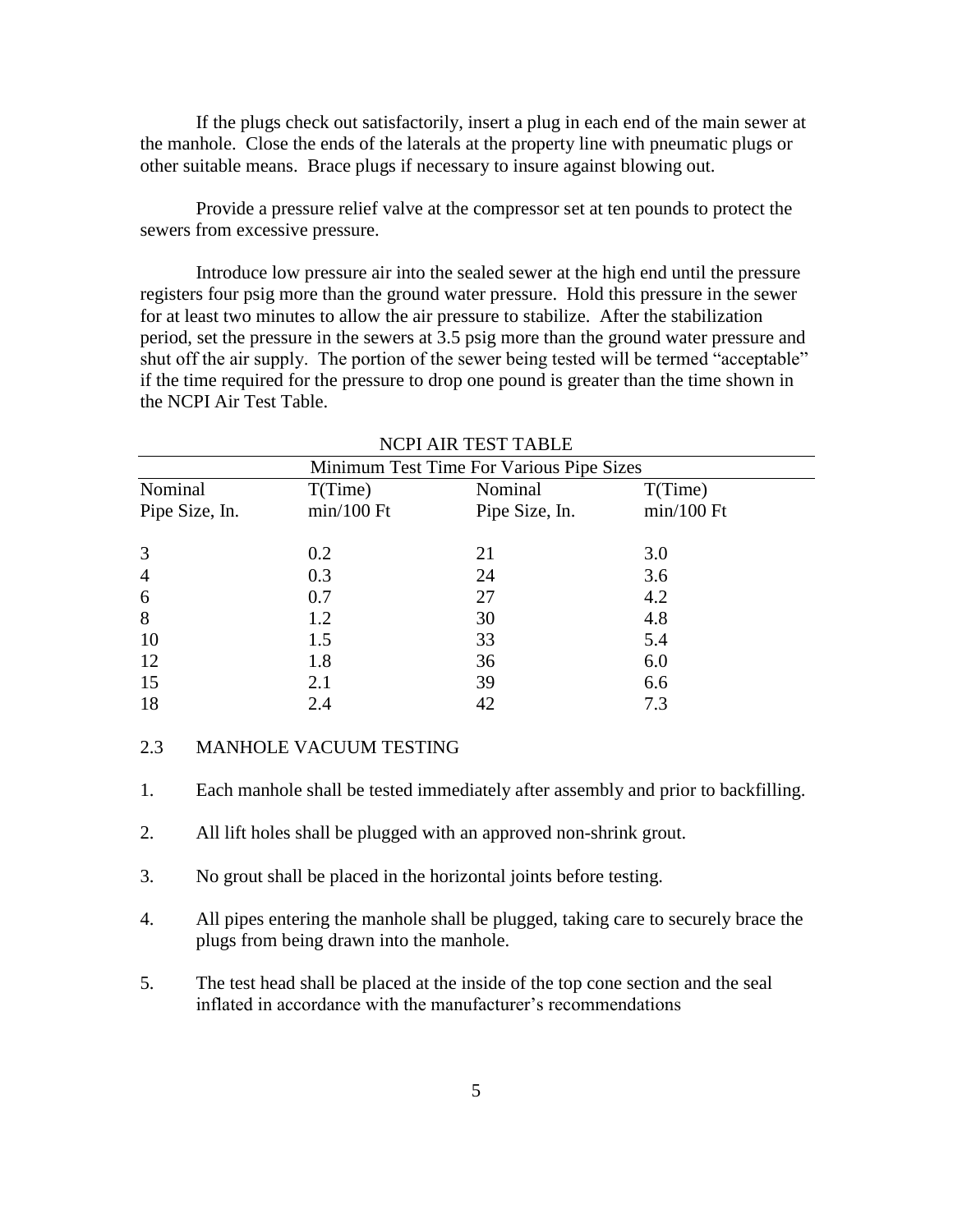- 6. A vacuum of 10 inches of mercury shall be drawn and the vacuum pump shut off. With the valves closed, the time shall be measured for the vacuum to drop to 9 inches. The manhole shall pass if the time is greater than 60 seconds for a 48" diameter manhole, 75 seconds for a 60" diameter manhole, or 90 seconds for a 72" diameter manhole.
- 7. If the manhole fails the initial test, necessary repairs shall be made with a nonshrink grout while the vacuum is being drawn. Retesting shall proceed until a satisfactory test is obtained.

### 2.4 OWNER INSPECTION

The owner reserves the right to check the installation for alignment, grade, and tightness by means of photography, television, or other appropriate means. Any portion of the sewer not conforming to the specifications for these requirements shall be repaired at the contractor's expense. The inspection shall be at the owner's expense.

### 3.0 ADDITIONAL SPECIFICATIONS

### 3.1 MANHOLE FRAME – CHIMNEY SEALING

Manhole Frame-Chimney Seal – An internal rubber seal, as specified, shall be installed on all sanitary manholes located where ground water infiltration may be an important factor. A rubber seal extension, to cover any additional heights of chimney not covered by the seal itself, shall be used as directed. The internal rubber seal and seal extensions shall be manufactured by Cretex Specialty Products, or approved equal. The standard drawings showing these seals and seal extensions and the minimum cone dimension criteria needed for their use are attached to the back of these specifications.

The sleeves and extensions shall have a minimum thickness of 3/16 inches and shall be extruded or molded from a high grade rubber compound conforming to the applicable requirements of ASTM C923, with a minimum 1500 PSI tensile strength, maximum 18% compression set and a hardness (durometer) of 48+or-. The bands used for compressing the sleeve and extension against the manhole shall be fabricated from 16 gauge stainless steel conforming to ASTM A240 Type 304. Nuts or bolts used on this band shall be stainless steel conforming to ASTM F593 and ASTM F594 Type 304.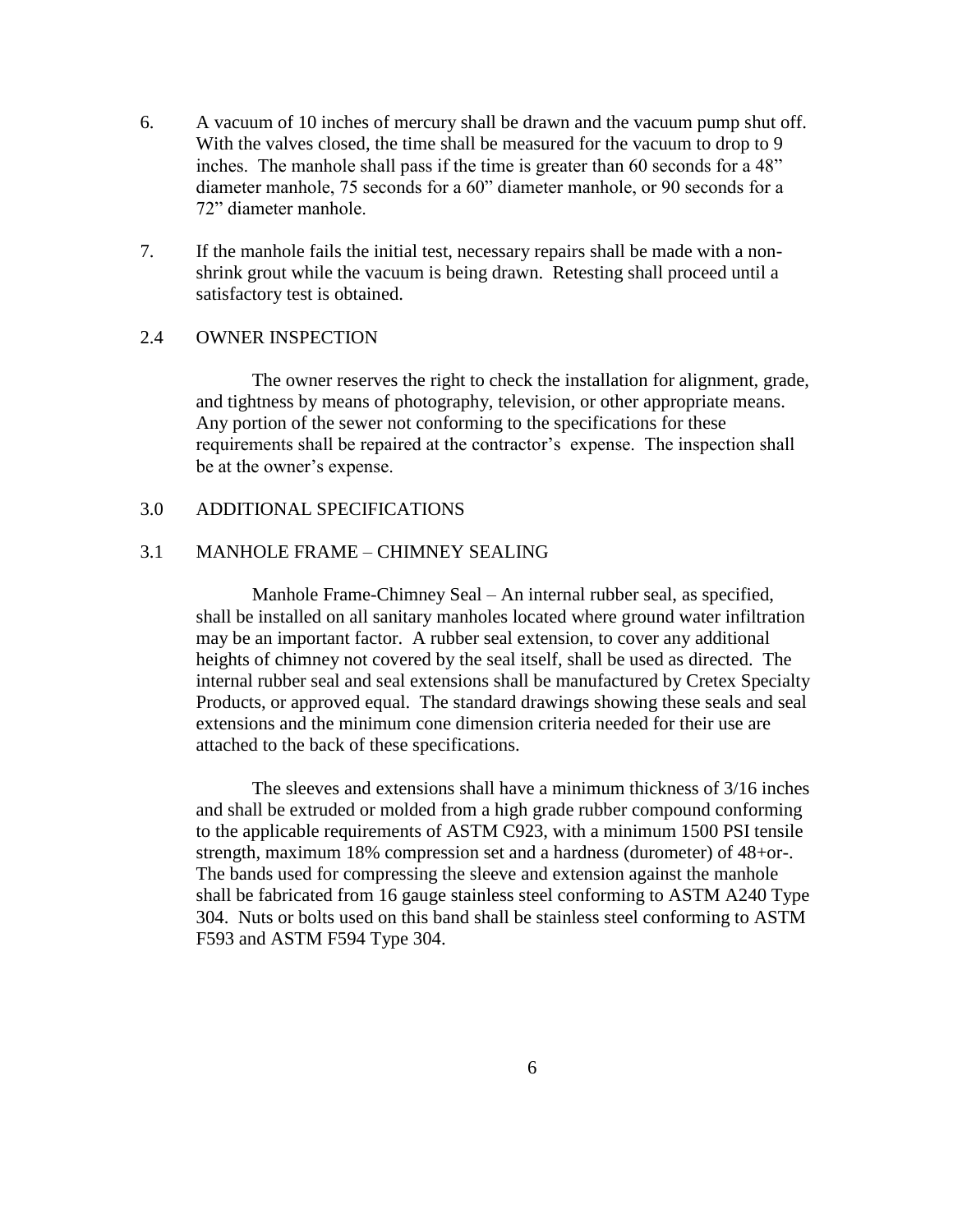The internal seal shall have a double or triple pleat with a minimum unexpanded height of eight (8) inches for the double pleat and ten (10) inches for the triple pleat and shall be capable of vertical movement of not less than two (2) inches when installed.

All costs for furnishing and installation of the internal seal and extension shall be included in the unit price bid for sanitary manhole.

# 4.0 DESIGN FEATURES

### 4.1 INVERT DROP IN MANHOLE

When a smaller sewer discharges into a larger one, the invert of the larger sewer should be lowered sufficiently to maintain the same energy gradient. An appropriate method for securing this result is to place the 0.8 depth point of both sewers at the same elevation. When a larger sewer discharges in a smaller, the invert of the smaller should not be raised to maintained the same energy gradient. The minimum invert drop in a manhole shall be 0.10 feet.

### 4.2 ILLEGAL CONNECTIONS

Roof drains, foundation drains, and all other clean water connections to the sanitary sewer are prohibited. There shall be no physical connection between a public or private potable water supply system and a sewer or appurtenance thereto which would permit the passage of any wastewater or polluted water into the potable water supply.

### 4.3 HORIZONTAL SEPARATION

Sanitary sewers and force mains should be laid with at least a 10-foot horizontal separation from any water main.

### 4.4 VERTICAL SEPARATION

Sewers (or force mains) may be laid closer than 10 feet to a water main if it is laid in a separate trench and the elevation of the crown of the sewer (or force main) is at least 18 inches below the bottom of the water main. If it is impossible to maintain the 18 inch; vertical separation when the sewer is laid closer than 10 feet to the water main, the sanitary sewer should be constructed of (or encased in) water main type materials which will withstand a 50 psi water pressure test for a distance of ten (10) feet on both sides of the water main.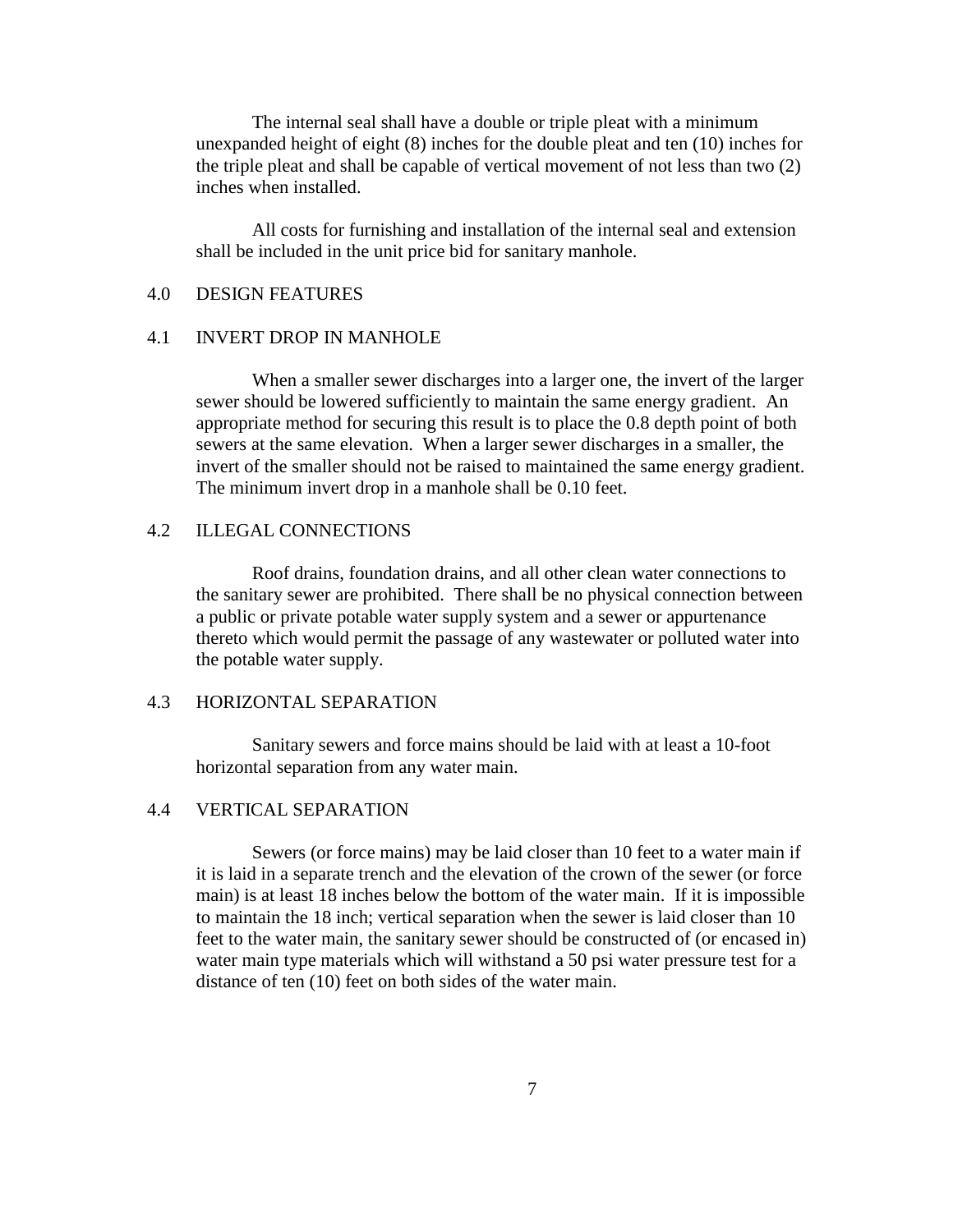If a force main is laid closer than 10 feet to a water main, in no case should the force main be laid such that the crown of the force main is less than 18 inches below the water main.

### 4.5 CROSSING UTILITIES

Refer to the rules for vertical and horizontal separation.

#### 4.6.2 PARALLEL INSTALLATION

Water mains shall be laid at least 10 feet horizontally from any existing or proposed sewer. The distance shall be measured edge to edge. In cases where it is not practical to maintain a ten foot separation, the reviewing authority may allow deviation on a case-by-case basis, if supported by data from the design engineer. Such deviation may allow installation of the water main closer to sewer, provided that the water main is laid in a separate trench or on an undisturbed earth shelf located on one side of the sewer at such an elevation that the bottom of the water main is at least 18 inches above the top of the sewer.

#### 4.6.3 CROSSINGS

Water mains crossing sewers shall be laid to provide a minimum vertical distance of 18 inches between the outside of the water main and the outside of the sewer. This shall be the case where the water main is either above or below the sewer. At crossings, one full length of water pipe shall be located so both joints will be as far from the sewer as possible. Special structural support for the water and sewer pipes may be required.

### 4.6.4 EXCEPTION

The reviewing authority must specifically approve any variance from the requirements of Sections 4.6.2 and 4.6.3 when it is impossible to obtain the specified separation distances. Where sewers are being installed and Section 4.6.2 and 4.6.3 cannot be met, the sewer materials shall be water main pipe or equivalent and shall be pressure tested to ensure water tightness.

#### 4.6.5 FORCE MAINS

There shall be a least a 10 foot horizontal separation between water mains and sanitary sewer force mains. There shall be an 18 inch vertical separation at crossings as required in Section 4.6.3.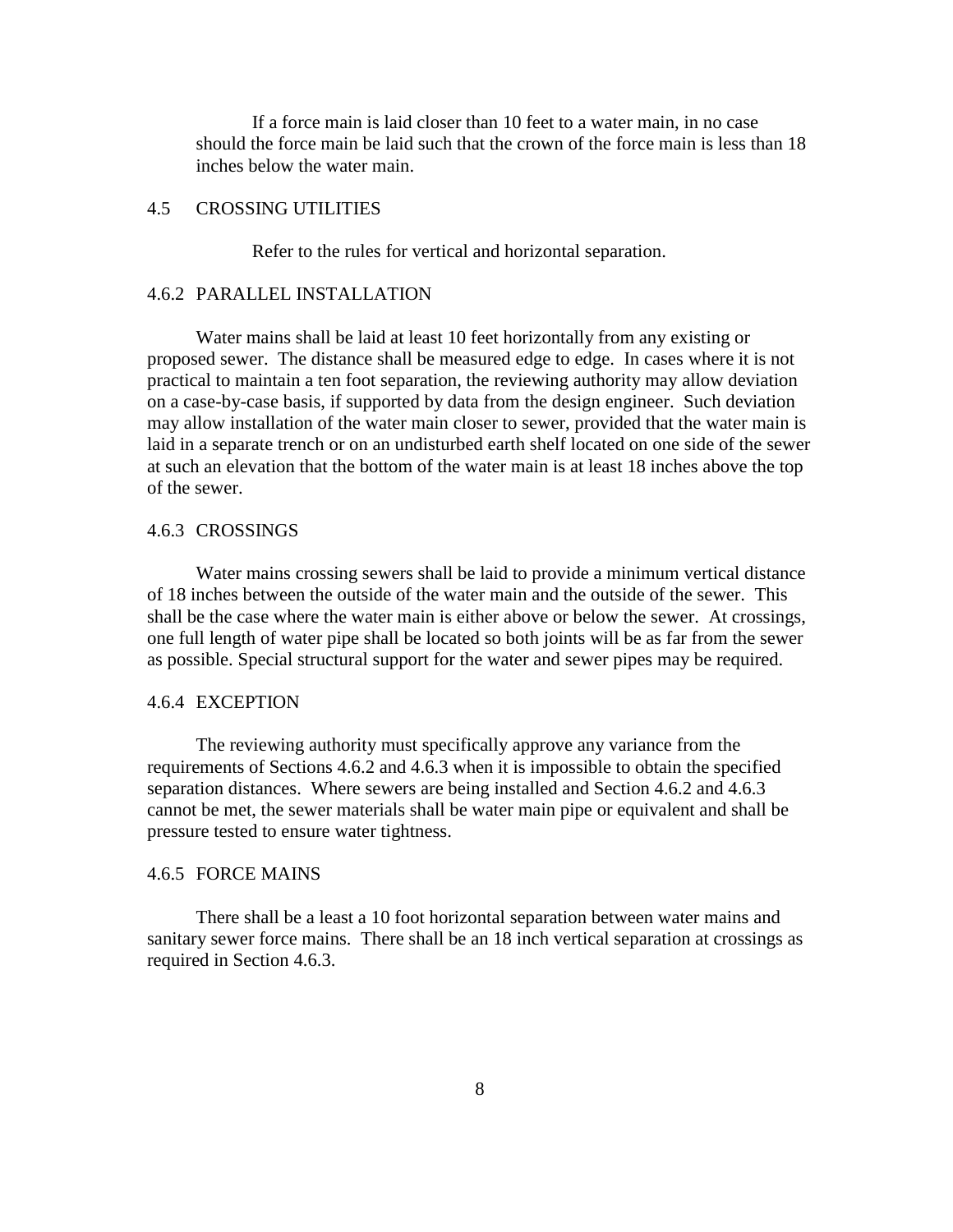# 4.6.6 SEWER MANHOLES

No water pipe shall pass through or come in contact with any part of a sewer manhole.

# 4.6.7 SEPARATION OF WATER MAINS FROM OTHER SOURCES OF **CONTAMINATION**

Design engineers should exercise caution when locating water mains at or near certain sites such as sewage treatment plants or industrial complexes. Individual septic tanks must be located and avoided. The engineer must contact the reviewing authority to establish specific design requirements for locating water mains near any source of contamination.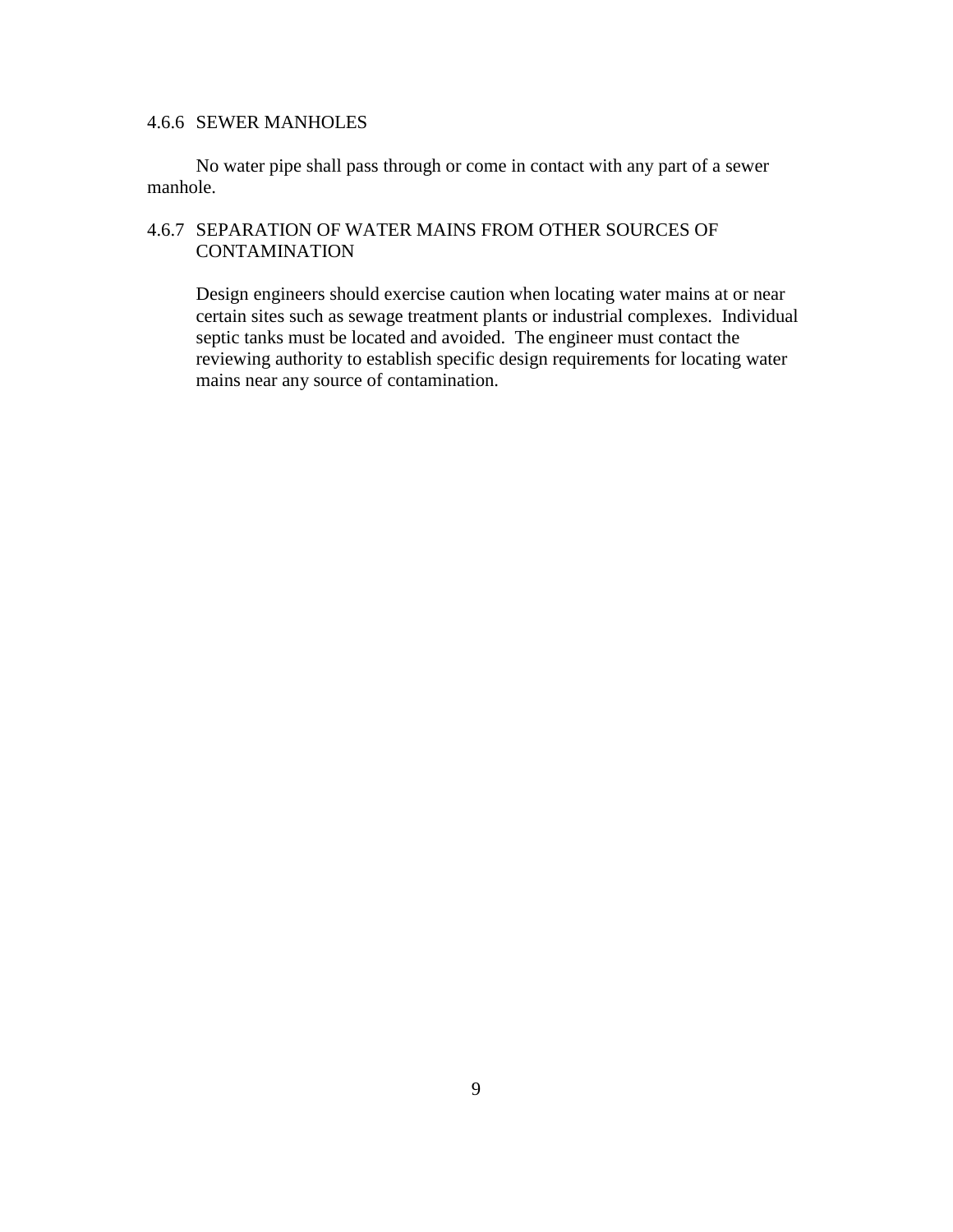## GENERAL NOTES

1. DOWNSPOUTS AND FOUNDATION DRAINS ARE TO BE CONNECTED TO CURB UNDERDRAIN, UNLESS OTHER DRAINAGE METHODS ARE APPROVED BY THE ENGINEER.

# 2. DRAINAGE THROUGH THE CURB IS PROHIBITED.

3. UNDERDRAIN SHALL BE CONNECTED TO A CATCH BASIN OR TO A NATURAL DRAINAGEWAY IN A MANNER APPROVED BY THE ENGINEER.